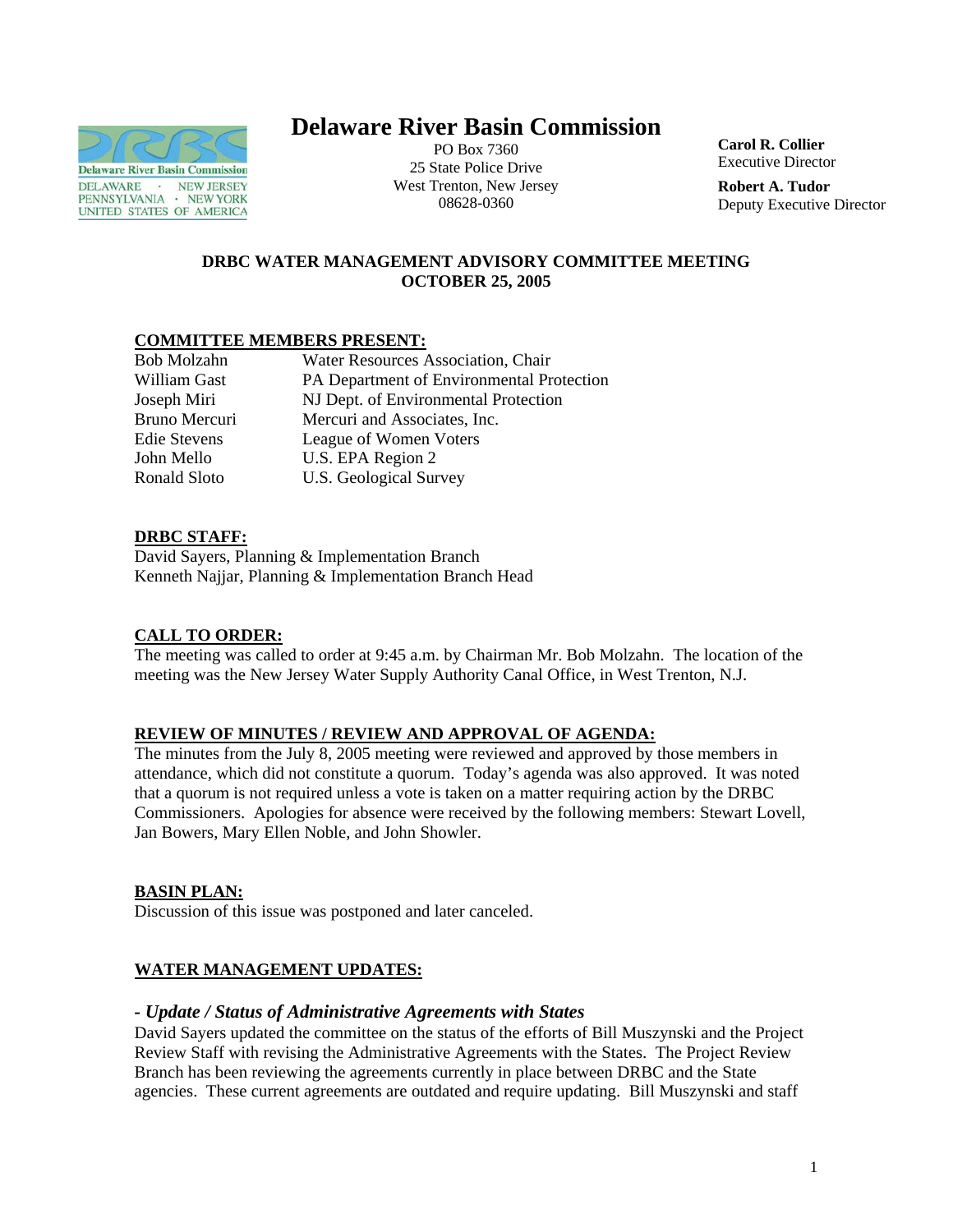spoke to the WMAC in July, as well as to other committees. At the July meeting it was recommended that DRBC complete its discussions with the states and then when information is received from the states, the results be reviewed with the WMAC. The progress so far has been that Bill Muszynski and Anthony Bonasera have met with and received comments from Delaware, but are still in the process of gathering information from the other states. A matrix was developed to evaluate DRBC review criteria against the states' existing review criteria. The matrix was distributed to the Committee for discussion; however, the state response columns were left blank at this time. The matrix was developed using the DRBC Rules of Practice and Procedure and the Protected Area Regulations for Southeastern Pennsylvania. The matrix identifies which areas come under DRBC review. DRBC is currently reaching out to the states to find out if they participate in the same type of review. Hopefully this can be completed early in 2006. Dr. Bruno Mercuri questioned what the threshold is for the Southeastern PA Ground Water Protected Area.(GWPA). Dr. Mercuri believes that the threshold is actually greater than 10,000 gallons per day (GPD) over any 30 day period, not "greater than or equal to." David Sayers responded that this will be checked by staff.

### *- Inter/Intra Basin Transfers*

Mr. Bob Molzahn summarized the discussion of the recent subcommittee meetings held on 9/27/2005 and 10/24/2005. The subcommittee reviewed documents prepared by DRBC staff and noted the following points regarding interbasin transfers:

- The three largest of these transfers are 800 MGD for NY City (export), 100 MGD for Delaware and Raritan Canal (export), and 30 MGD input to Chester Water Authority (import).
- There are approximately 20 other smaller known interbasin transfers which result in a net export of approximately 3 MGD. Many of these projects are municipal water supply systems which constitute an interbasin transfer by virtue of their service area straddling the Basin boundary. Mr. Molzahn questioned how much of a need there is to further examine the issue or change DRBC procedures given the small scale of the issue. Mr. Joe Miri generally agreed with this point, noting that the two largest transfer projects are not covered by a docket.
- Mr. David Sayers stated that his impression was that the subcommittee is heading towards a more general review of withdrawal evaluations rather than something specific for transfers per se.
- Mr. Bill Gast stated that we should think about applying the review criteria on the discharge side as well as on the withdrawal side. When we review discharges, we should be evaluating not only the impact of the discharge on the stream, but also where the water is coming from. Warm water streams, by nature, tend to be larger streams to begin with, so the withdrawals from those streams generally tend to be smaller as a percentage of streamflow and generally less harmful to instream needs. Whereas, withdrawals from the naturally producing trout streams, which are very small streams, may more easily have an adverse impact.

Bob Molzahn noted that the discussions will continue at the next meeting of the Water Transfers Sub-Committee (January 19, 2006).

#### *-Water Accountability*

David Sayers distributed and reviewed a three-page handout summarizing efforts related to water accountability and the work of the Water Management subcommittee. The water accountability issue relates to DRBC's resolution on leakage and leak detection/repair programs. The subcommittee was developed to review the new AWWA and International Water Association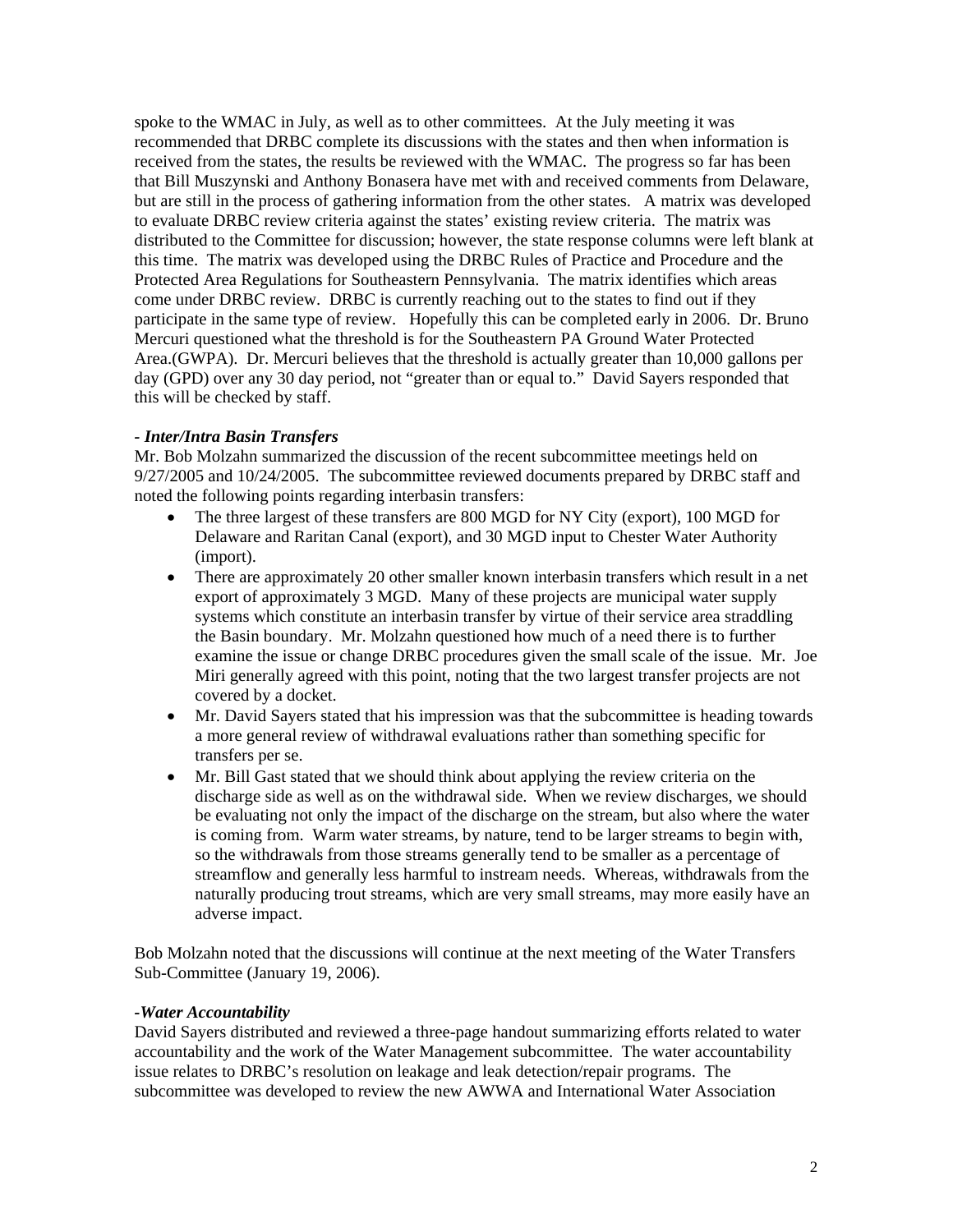(IWA) water loss accounting methods. DRBC already has a resolution on its books, but it is 16 years old and therefore does not reflect the latest methods and advances in this area. The subcommittee determined that there was merit in the new methods and recommended further exploration on a step by step basis.

The AWWA has developed software which would help the water purveyors conduct a water loss audit. The software was developed and tested (with input from David Sayers of DRBC) using about 30 water purveyors across the U.S. Six of those were from the Delaware River Basin. Once that software had been evaluated, we received some preliminary results, which George Kunkel presented at the July meeting. On a whole, the response was positive from the users with the software being viewed as user friendly. Their recommendations have helped refine and improve the software.

David Sayers has been in contact with George Kunkel of Philadelphia Water Department. We are at the point now where we are targeting December  $1<sup>st</sup>$  for this software to be freely available for download from the AWWA website. A revised manual is also being developed, but will not be available for a few more months.

DRBC has come up with a three phase strategy as we consider the use of the new methods. The first phase has been to understand and explore the new methods, which we have done. David Sayers noted that Ken Najjar gave a presentation on the general outline of the new approach at a previous Commission meeting, which was well received by the commissioners. The presentation has been posted on the DRBC website. The DRBC has also encouraged water purveyors in the basin to participate in the software testing – 6 DRBC water purveyors participated in a national beta testing program (out of a total of approximately 30 participants). The second phase is to endorse the concept of the new techniques. The third step is for the DRBC to embrace these methods and revise its resolutions accordingly to make this the standard method for water audits and compliance. Bruno Mercuri noted that the Commission would have to wait until the software has been revised and approved by AWWA to begin the second phase. Joe Miri stated that WMAC wouldn't be able to proceed with phase 2 by the December Commission meeting, and that we are mostly likely looking at a target date of summer 2006 for a formal statement of endorsement.

#### *- DRBC/USGS Water Budget / Groundwater Availability Studies*

David Sayers presented an update of the two concurrent studies being performed by USGS. Mr. Sayers noted that the work was undertaken in order to meet the objectives of the Basin Plan. Water Budgets and Water Availability studies were considered a requirement for developing the integrated resource strategy that was called for in the plan. Members of this committee were heavily involved in the scoping of this work. The cost for the Water Budgets study in total was \$107,000, which was jointly funded by DRBC and USGS. One of the key objectives was to select five watersheds with varying characteristics in order to develop and test the budget methods. Three of the watersheds are in fractured rock and two are in the coastal plain. The different types are urban, rural, and reservoir storage.

From the study we learned there are actually a number of different ways to define a water budget. In the report, we developed two different types of budgets: 1) basin water budget; 2) water use budget. The first budget generally relates to the inputs and outputs of the basin in terms of precipitation and exports. Whereas the use budget has an anthropogenic focus and relates to ground water, surface water, and consumptive use. It was noted that instream flow requirements are not explicitly accounted for in either of these types of budget.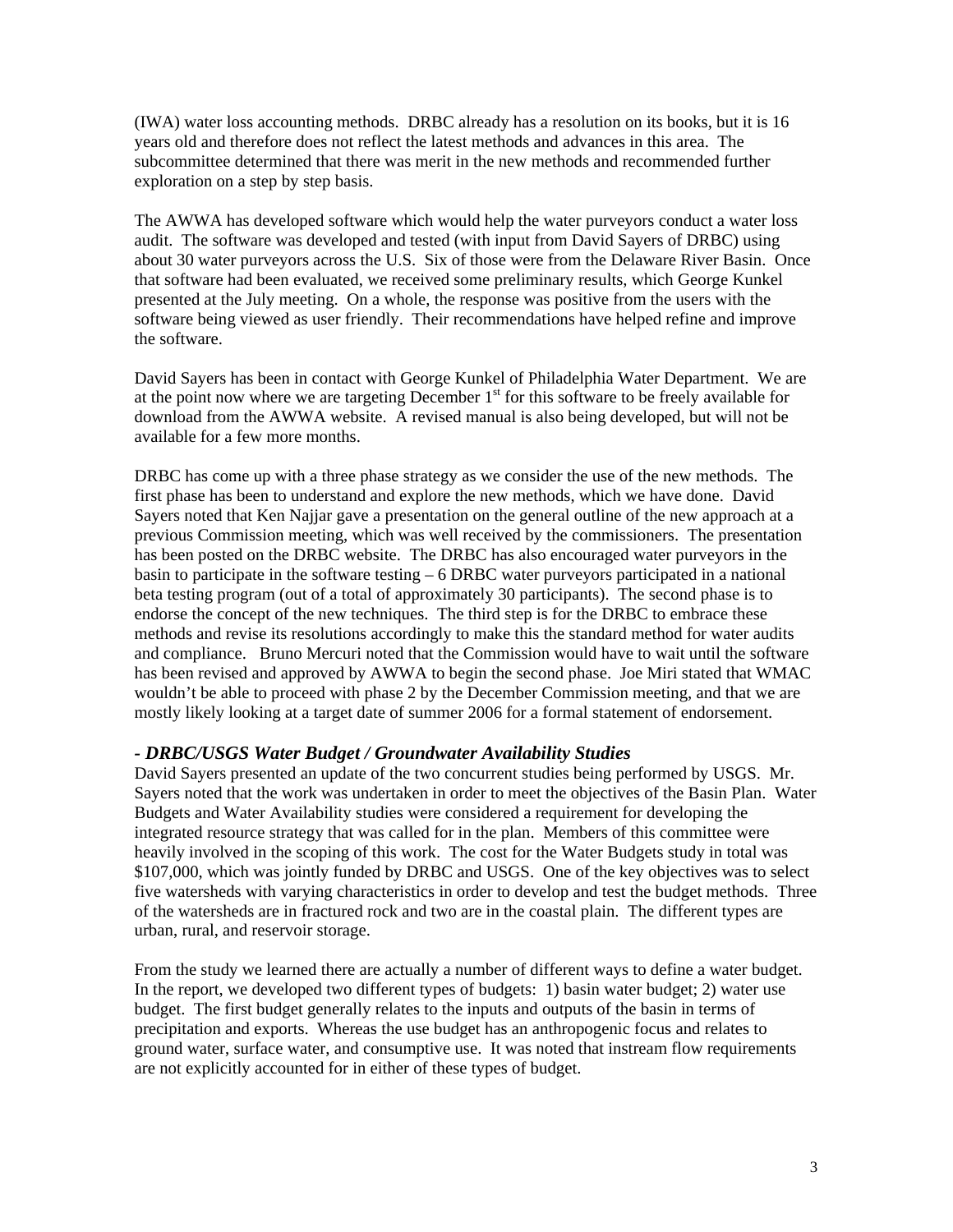Some of the limitations which came out of this study were all 5 watersheds had streamflow gauging stations, which is not true for all 147 delineated watersheds of this scale in the basin. Another limitation was that the necessary estimation of watershed-wide change in groundwater storage from a single point, which is an observation well, which may or may not be in the watershed. Finally, ET is not something that is easily measured and used as a balancing term in the water budget equation. This study is now published and available from this the USGS website: [http://pubs.usgs.gov/sir/2005/5113/.](http://pubs.usgs.gov/sir/2005/5113/)

The second study – Ground-Water Availability in the Delaware River Basin – has been completed and is undergoing review by USGS staff. DRBC has provided comments on the draft. The objective of this study was to come up with groundwater availability assessments on a basin-wide basis and then use the known water use data to determine the level of stress on the same 147 watersheds. The final statistic was withdrawals at the percentage of available ground water.

The availability analysis in the coastal plain required a different approach than the fractured rock area which adapted GWPA methods. Geology and land use were found to be controlling factors in determining baseflow. A number of different baseflows recurrence intervals were calculated, and the results were presented as water use versus those different availability thresholds. One issue that was highlighted by this study was how to treat quarry dewatering because, if included, it can have a very large effect on the water use numbers. If discharge data are not available or reliable, (i.e., no return flow records) the inclusion of quarry dewatering may indicate that a watershed is in a highly stressed state, which may not necessarily be the case.

### *- EPA ORD (Pocono II)*

Ken Najjar gave an overview of progress on this project, which is also being called the Lab for Sustainability Project. Pocono II is a continuation of the pilot study, Pocono I. It also uses information from some of the water budget work already discussed. This is one of the projects funded as part of EPA's initiative for watershed sustainability nationwide. EPA provided funds to the group working on this project and provided their own resources in terms of staff. They are also developing a stormwater runoff model, as part of the project. This project actually has three models that are being used to answer the basin question of how much water should be left in streams in order to meet stream sustainability. Input is needed from the water withdrawal model, which Ron Slotto is currently working on, and the runoff model from the EPA. The third model, which defines instream flow needs, is also being developed. The modeling and technical aspects are expected to be completed within the next six months.

## **WATER DEMAND FORECASTING:**

## *- PADEP Act 220*

Ken Najjar gave a presentation on the Act 220 Water Demand Forecasting Study, which included background on the development of the forecasting methodologies, and a summary of the results of the implementation of the methodologies in the Lehigh Valley watershed (pilot watershed). The study has been funded with Act 220 money using CDM as consultants on the project. Following the presentation, Ms. Edie Stevens noted that projections for agriculture and the manufacturing sector indicated significant growth which seems unexpected for this region. Dr. Najjar emphasized that the results presented were preliminary as the methods are still being fine-tuned and calculations checked. Once the appropriate forecasting methodologies have been developed, the next step in the project will be to develop the demand projections statewide.